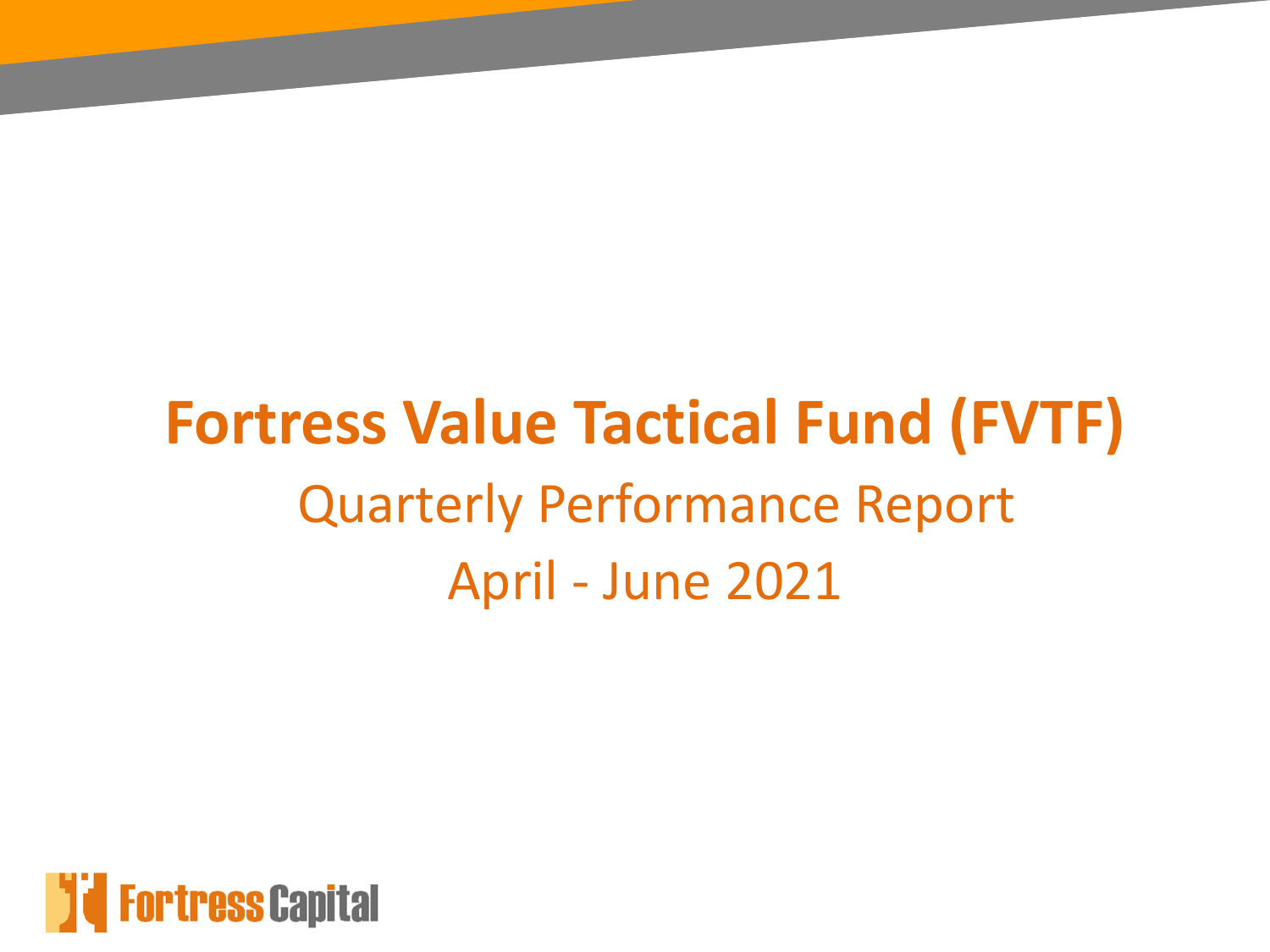### *Performance Review Apr – Jun 2021*



Sources: FCAM NAV

rtress Capital

- The Fortress Value Tactical Fund (FVTF) has generated an after-fee total return of +2.25% since inception in October 2020.
- Return registered over 2Q2021 was -4.35%.
- The benchmark is an absolute return of 7% per annum.
- During 2Q2021, returns for MSCI Asia ex-Japan, Hang Seng Index, Straits Times Index, and KLCI was +3.14%, +1.81%, -1.10% and -2.56% respectively.

2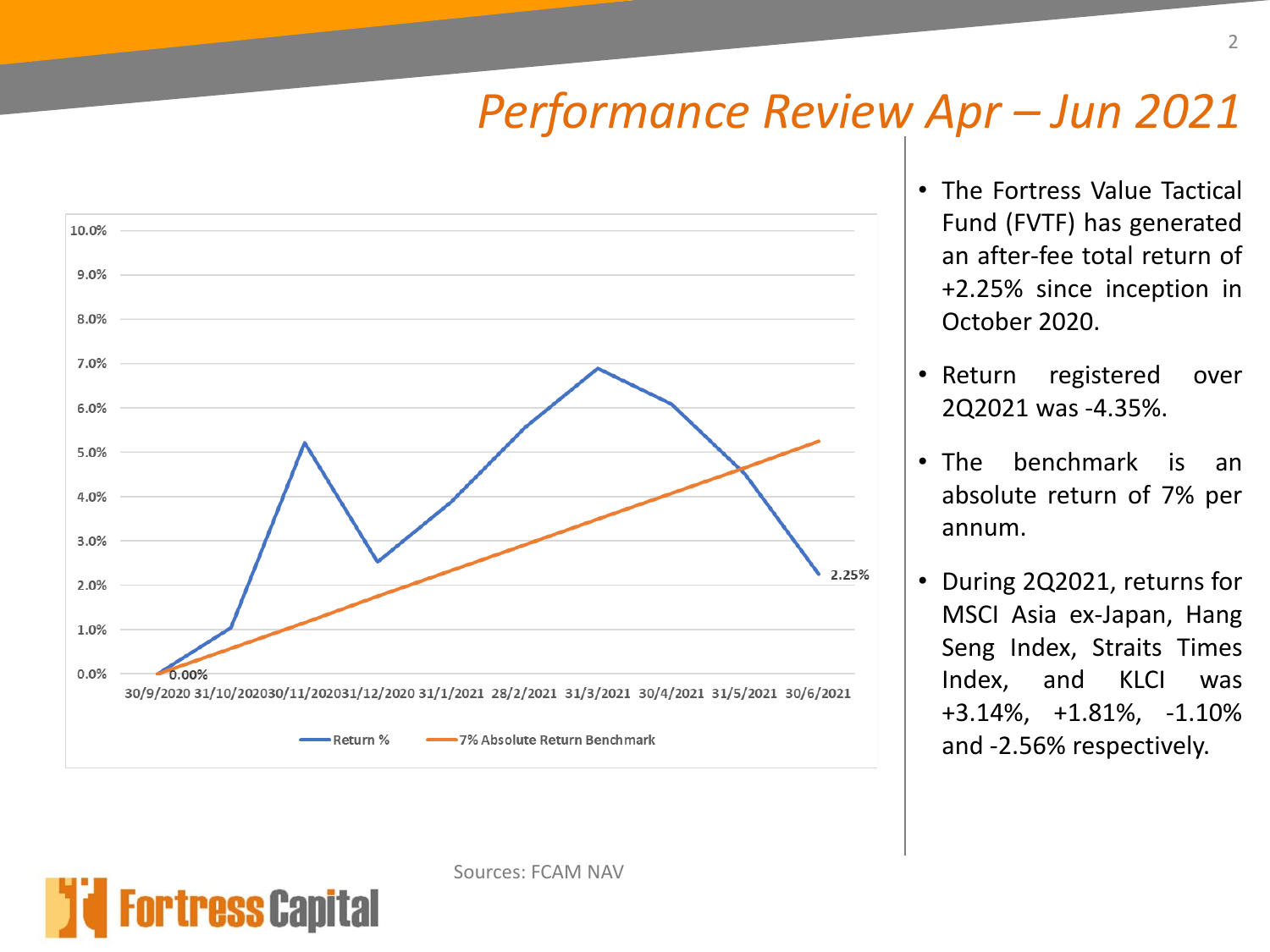

#### *Asset Allocation*

- As of  $30<sup>th</sup>$  June 2021, FVTF is holding assets in Hong Kong/China (58%), Singapore (18%) and Malaysia (24%).
- The fund is 80.7% invested in listed equities and holding 19.3% of cash/money market.
- The fund has the largest exposure to the Banks sector with a portfolio weight of 30.8%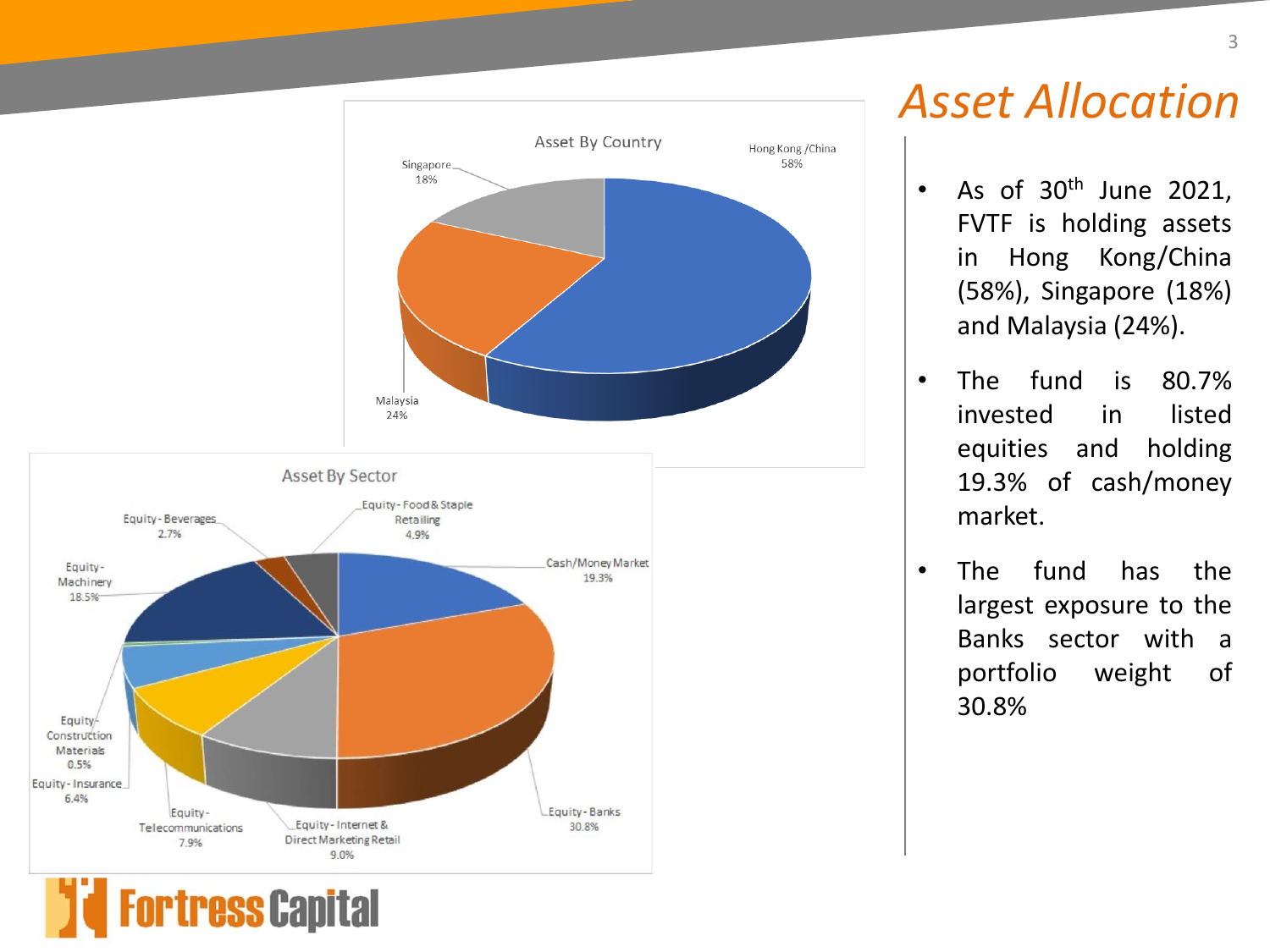## *Market Review & Outlook*

- Global equity markets performed mixed in the second quarter of 2021, with advanced markets outperforming emerging markets, as vaccination rate progressed much faster in advanced countries.
- However, improvement in economic activity and employment had fueled inflation, amplified by year-on-year figures comparison. U.S. inflation surged to 5% year-on-year in May 2021 with investors concerning this might cause Federal Reserve to tighten policy earlier than expected.
- For the second quarter of 2020, Fortress Value Tactical Fund (FVTF) returned -4.35%. The fund's performance was affected by its investments in the Southeast Asia equity markets, where a resurgence of Covid-19 cases resulted in more movement restrictions, slowing down economic activity and causing generally weak equity market performance.

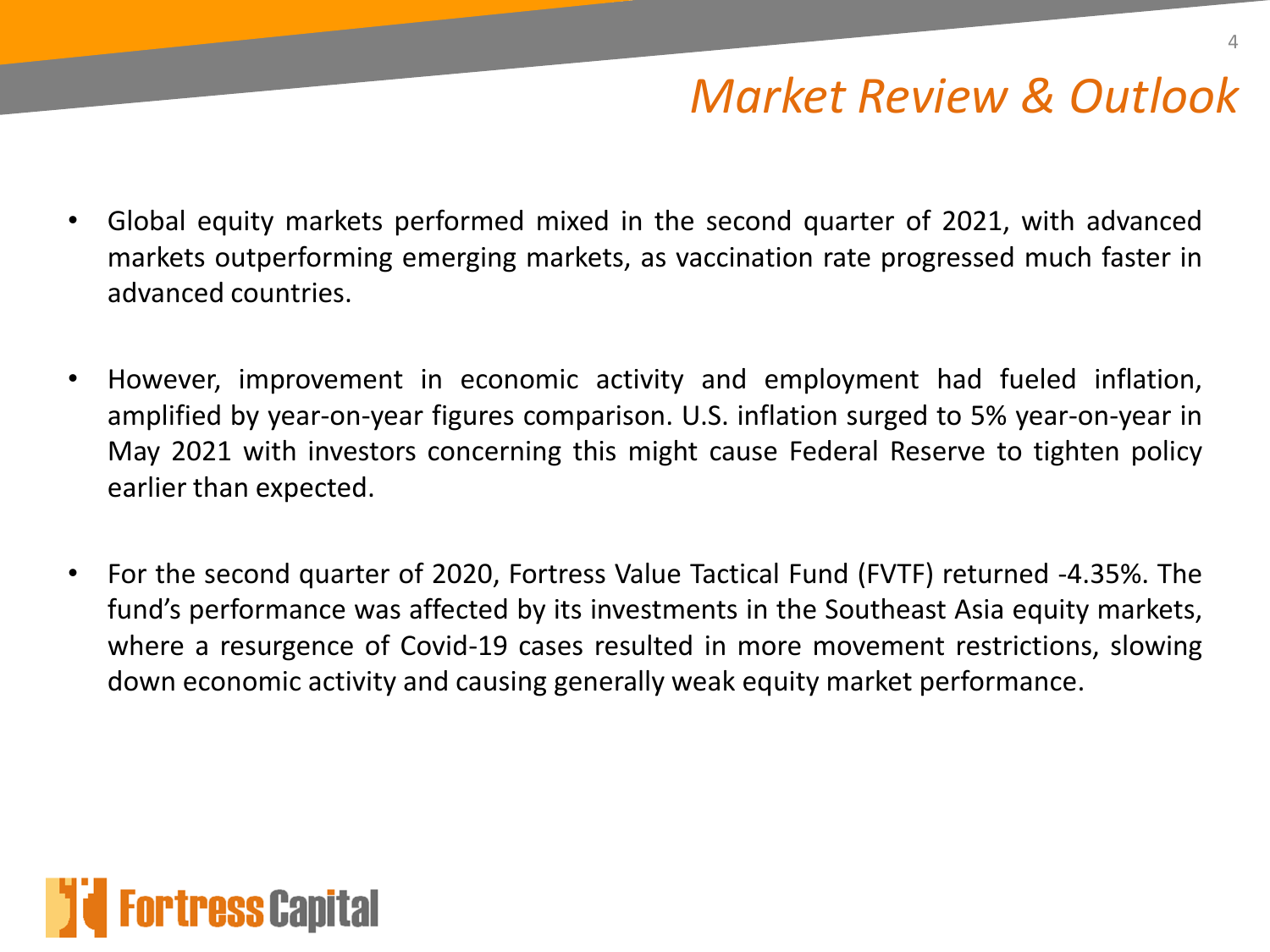## *Market Review & Outlook*

- Moving into the second half of 2021, economic recovery is likely to pick up as more vaccines will be available. Recovery though could be bumpy as the virus mutates but fiscal and monetary policies are likely to stay loose for the rest of the year.
- Once inflation expectations have been fully digested by investors, equity markets are likely to continue their upward bias. With diverging valuations between advanced markets and emerging markets, Asia markets appear to be attractive now.
- The other risk that might arise is geo-political risk, especially on the on-going trade and political confrontations between the U.S. and China. The fund would take into consideration of these heightened risks when selecting value stocks.